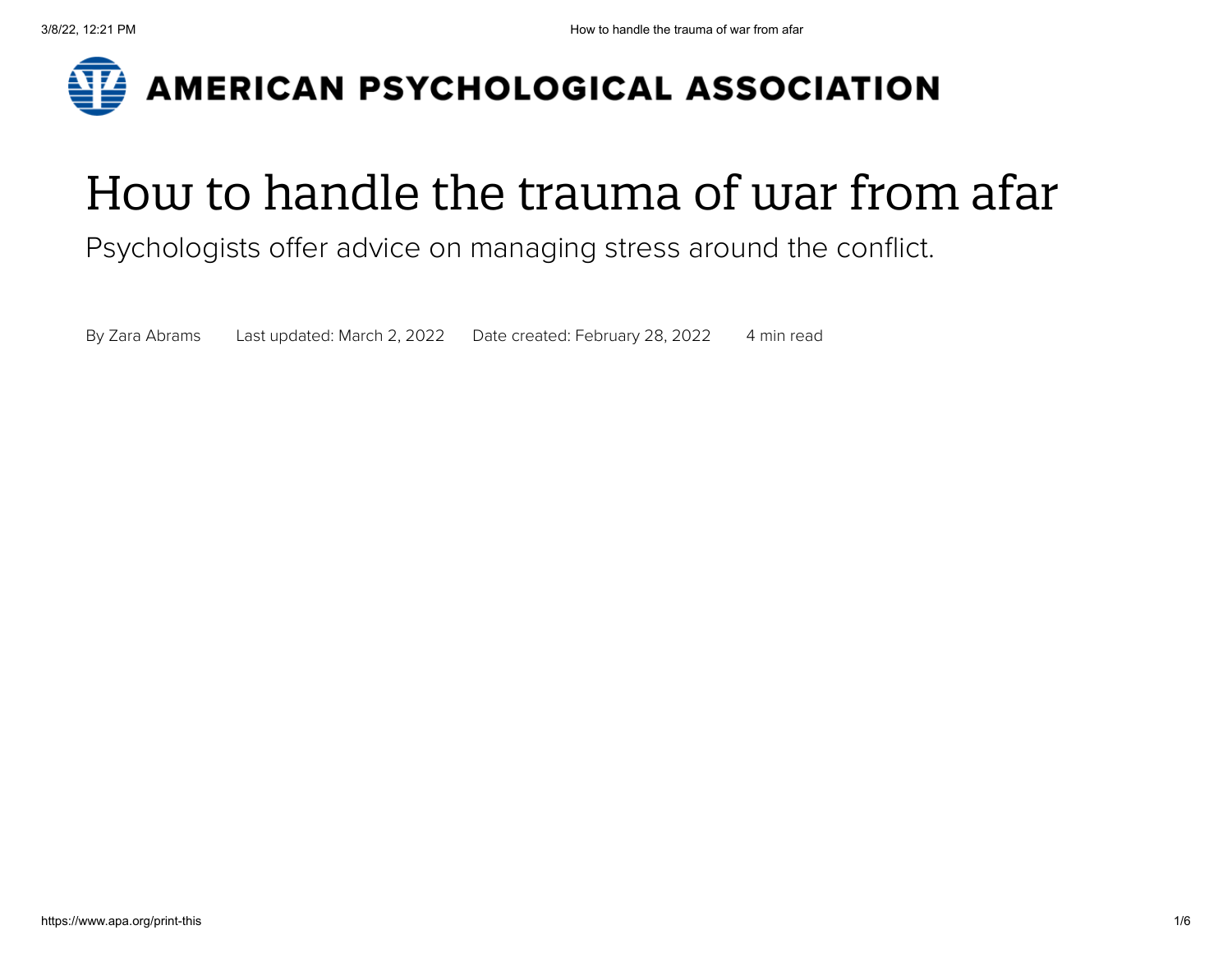

Since Russia invaded Ukraine on February 24, the media have been flooded with broadcasts and images of a country under siege. Stress and concern about the conflict is widespread, especially for those with loved ones in Ukraine. Warnings about potential cyberattacks and images of the conflict have put many on high alert, even those without a personal connection to the country.

"Feeling overwhelmed, anxious, sad—even though it's uncomfortable—is to be expected in a situation like this," said psychologist Dana Rose Garfin, PhD, of the University of California, Irvine, who studies collective trauma during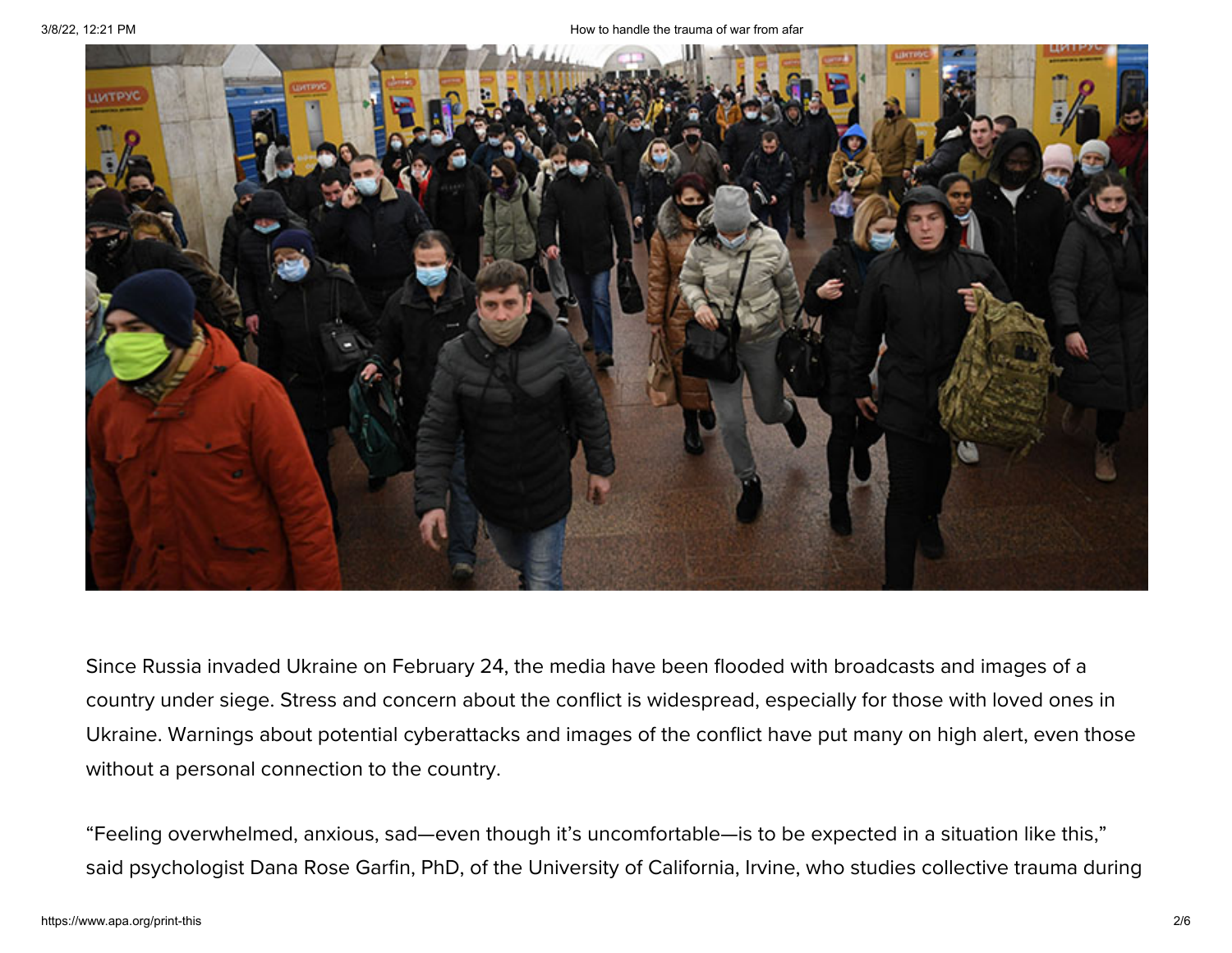#### 3/8/22, 12:21 PM How to handle the trauma of war from afar

crises. "It's a very heartbreaking situation, and part of the experience of being human is feeling empathy for others."

Ukraine is a Western democracy that borders our NATO allies, she said, so it's normal to feel distressed about what's going on and to closely follow the conflict. While staying informed is important, research shows that overexposure to media during a crisis is linked with worse mental and physical health down the line (Health Psychology [\(https://doi.apa.org/fulltext/2020-20168-001.html\)](https://doi.apa.org/fulltext/2020-20168-001.html) , Vol. 39, No. 5, 2020).

Here's evidence-based advice from psychologists on how to manage the trauma of war from afar.

#### Keep things in perspective

Understanding the history of Russia's attempts to seize Ukraine, which began in the 18th century and escalated in 2014 with the annexation of Crimea, can provide helpful context for recent events.

This conflict is also happening amid a series of other crises, including the COVID-19 pandemic and plenty of political turmoil closer to home.

"There's change happening in our lives and a lot of it is involuntary," said Laura S. Brown, PhD, a clinical psychologist and trauma expert based in Seattle. "When people experience involuntary change, it feels like they're out of control."

### Exert control where you can

One of the best ways to cope is to find small ways to exercise control throughout your day. Go for a walk; take a nap; call, text, or email someone you love; eat something you enjoy; or listen to music that enlivens or calms you.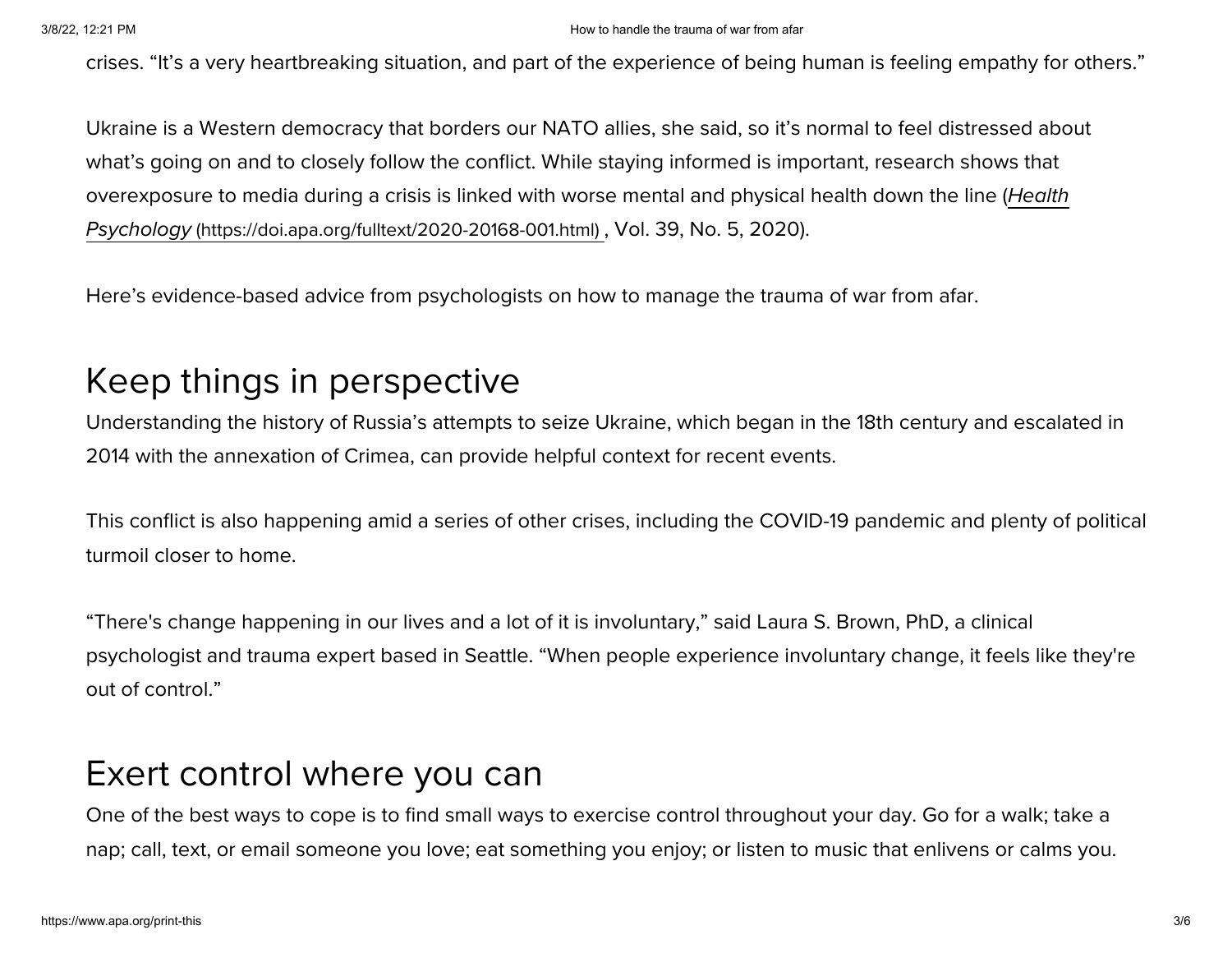"Look around your life. Where do you have control or choice, even in the smallest way? Exercise that," said Brown.

#### Limit your media exposure

"The greater the amount of exposure people have to media about a tragedy, the more likely they are to report distress," said Roxane Cohen Silver, PhD, a professor of psychology who studies stress and coping at the University of California, Irvine. Her research has shown that repeated news exposure in the week following the 9/11 attacks predicted acute stress, prolonged symptoms of posttraumatic stress, and even physical health problems 2 to 3 years later (Psychological Science [\(https://journals.sagepub.com/doi/10.1177/0956797612460406\)](https://journals.sagepub.com/doi/10.1177/0956797612460406) , Vol. 24, No. 9, 2013). She, Garfin, and their colleagues have found similar patterns around the Boston Marathon bombing, the Pulse nightclub shooting in Orlando, and the COVID-19 pandemic.

Limiting the amount and kinds of content you access can help protect against the psychological costs of media exposure, she said. Decide how often you will check the news and what types of media you will engage with.

For some, it may be less distressing to read or listen to reports about Ukraine rather than watch disturbing images on TV. Consider turning off push notifications on your phone so you can control when you see news.

Avoid graphic images, which research has linked to psychological reactivity and mental health consequences. These tend to proliferate on social media, where posts may not be moderated.

#### Seek news from credible sources

News on social media may be unreliable, politically motivated, or sensationalized, warns Graham Davey, PhD, an emeritus professor of psychology at the University of Sussex in England and author of the forthcoming book The Catastrophic Worrier [\(https://books.google.com/books/about/The\\_Catastrophic\\_Worrier.html?id=Tt3czgEACAAJ\)](https://books.google.com/books/about/The_Catastrophic_Worrier.html?id=Tt3czgEACAAJ) .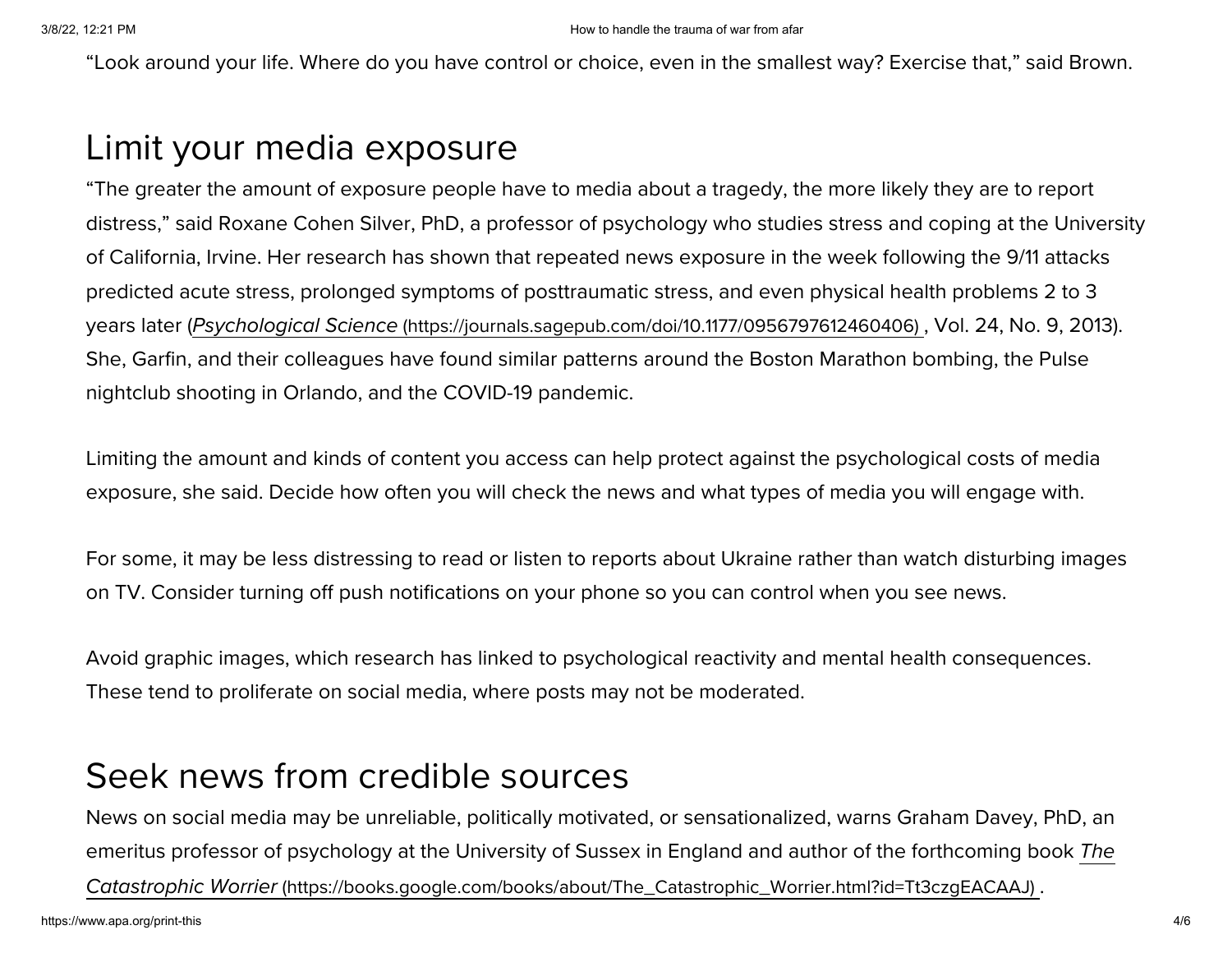"News is increasingly harnessed for the purposes of spectacle and entertainment," he said. "One effect of this is that the events being witnessed on breaking news [on TV] can be shocking enough to create symptoms of acute stress and even post-traumatic stress disorder."

He recommends avoiding 24-hour news channels and instead accessing longer-form journalism, such as in-depth commentaries or documentaries that provide additional context for current events.

## Support the people of Ukraine

If there is a large Ukrainian community near you, reach out to find out what they need. Depending on how long the war lasts, they may be organizing to accept refugees or to send supplies.

If you want to contribute money, seek recognized humanitarian agencies, such as the International Committee of the Red Cross, said Brown. Don't fall for fake humanitarian agencies, which may crop up on social media.

Supporting others, caring for yourself, and monitoring media use can help reduce psychological distress, but Garfin emphasizes that it's also healthy to feel concerned right now. "Remember that to some degree, these feelings are normative and adaptive," she said.

### Related and recent



**Optimal psychology to address inequity: 4 Questions for Linda James Myers [\(/monitor/2022/03/conversation-myers\)](https://www.apa.org/monitor/2022/03/conversation-myers)**



**Burnout and stress are everywhere [\(/monitor/2022/01/special-burnout-stress\)](https://www.apa.org/monitor/2022/01/special-burnout-stress)**